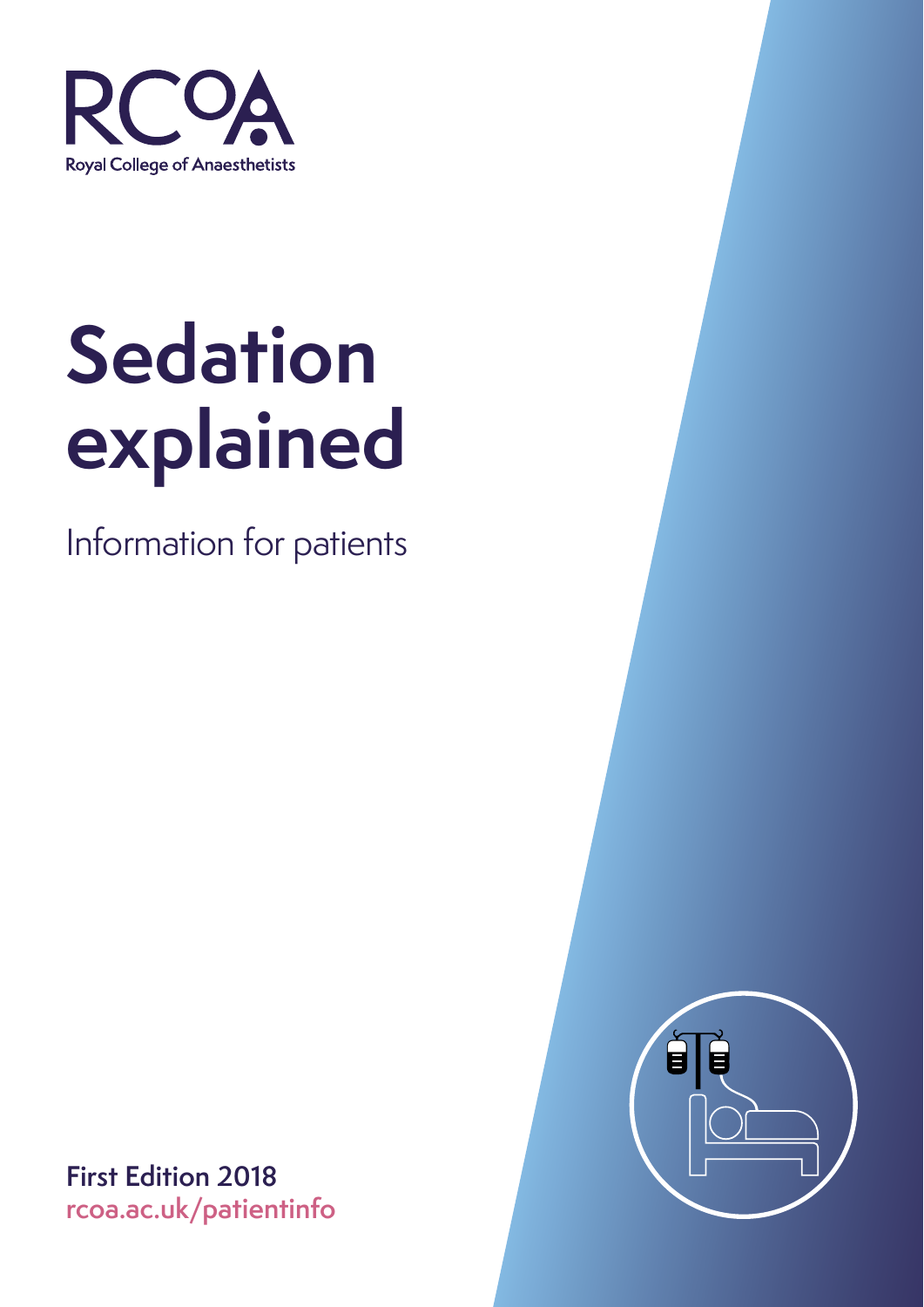This leaflet explains what sedation is, how it works and when you may need it. It also explains the benefits and risks of using sedation and what it might feel like.

Importantly, it tells you what you will need to plan for your care after sedation.

It has been written by patients, patient representatives and anaesthetists, working together.

Sedation is usually given into your vein (IV or intravenous), but can sometimes be given by mouth (oral) or through a face mask.

#### What is intravenous sedation?

Intravenous sedation is when a sedative (sedation medicine) is injected into your bloodstream (vein) through a drip (tube) to relax you.

'Sedationist' is the name given to the healthcare professional who does this.

They are trained in giving the right amount of sedative and managing any side effects. In the operating theatre, the sedationist is usually an anaesthetist. In other settings, this may be a nurse, surgeon or other trained practitioner. Your sedationist will stay with you all the time during your treatment.

There are three different levels of intravenous sedation. They are called 'minimal', 'moderate' (sometimes also called conscious sedation) and 'deep' sedation.

- **Minimal sedation** the sedationist will give you a small amount of sedative. You will feel relaxed and less worried by what is happening around you, but you will be awake and able to talk normally. You are likely to remember having your treatment, but not all the detail. Minimal sedation should not affect your breathing.
- **Moderate sedation (conscious sedation)** the sedationist will give you a little more sedative(s) so you will feel very relaxed and drowsy. Importantly though, your sedationist can still talk with you and you will still be able to follow simple instructions. You may remember some parts of your treatment. Moderate sedation should not affect your breathing.
- **Deep sedation** the sedationist will give you a higher dose of one or more drugs that will make you sleep during most of your treatment. Your doctor will not expect to talk to you during your treatment. Your breathing may be affected and your sedationist will watch and help you if needed. You may sometimes remember part of your treatment. In the UK, deep sedation must be administered by staff who have the level of training and skill of an anaesthetist.

## What is oral sedation?

This can sometimes be useful to relax very anxious people before a general anaesthetic, but it is usually not enough to relax you during a procedure on its own. It takes a while to work and it can be difficult to get the right dose as it varies between people.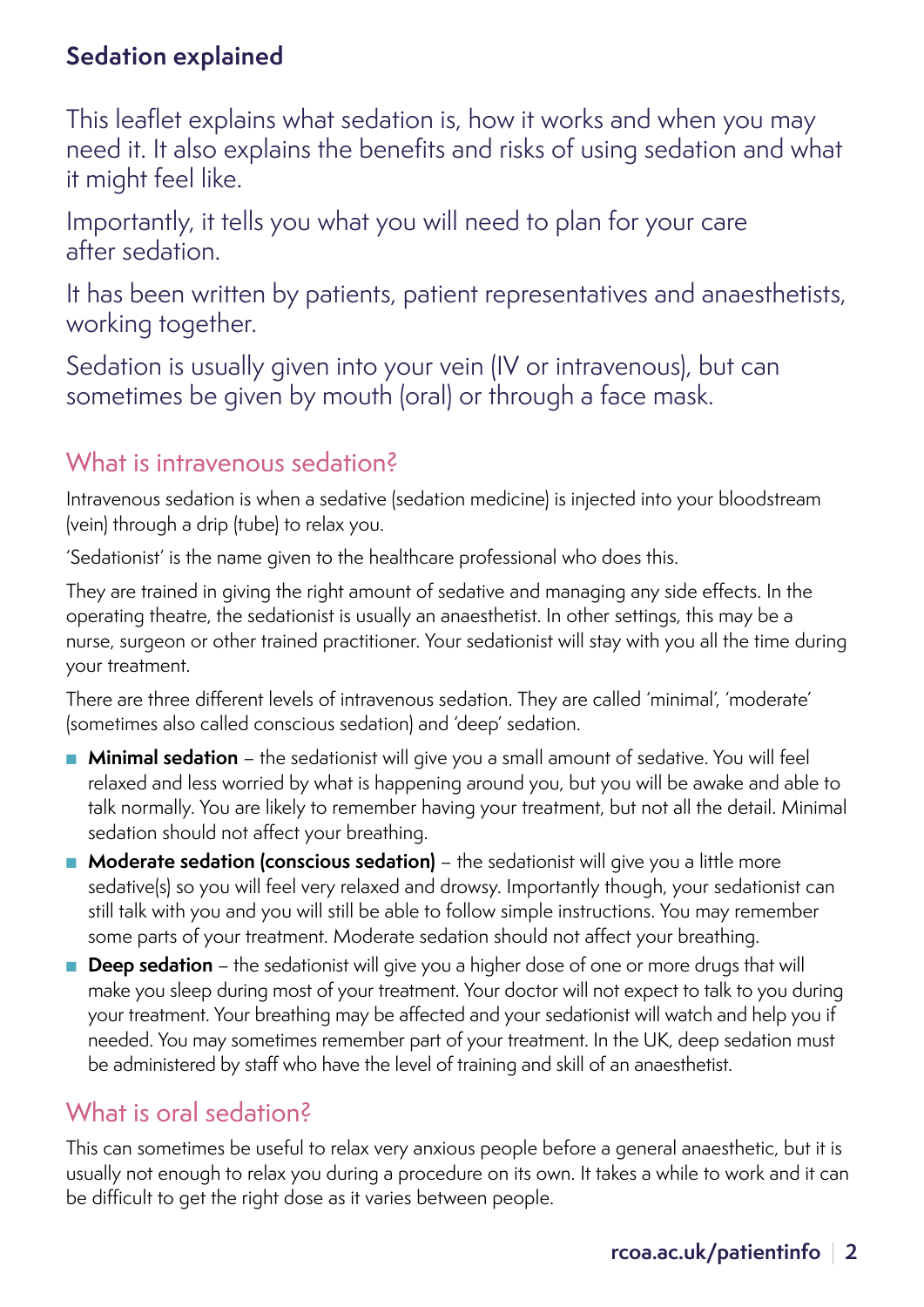#### **Please do not ask your GP to prescribe oral sedatives for you to take before you come into hospital, unless you have already signed your consent form, as it can affect your thinking and judgement.**

It is important that you can think clearly when you meet with your doctor to discuss the risks and to sign a form to state that you agree to have the operation or procedure.

#### What are the differences between sedation and general anaesthesia?

The main differences between sedation and general anaesthesia are:

- your level of consciousness
- the need for equipment to help support your breathing
- possible side effects.

With minimal and moderate sedation you feel drowsy, comfortable, sleepy and relaxed, but you remain conscious throughout the procedure.

With general anaesthesia you are completely unresponsive and unconscious during the procedure.

Deep sedation is between the two.

#### What treatments can be carried out under intravenous sedation?

Many minor treatments can be undertaken with intravenous sedation. A few examples include:

- skin or breast biopsies
- minor repair to fractured bones
- minor surgery to the skin, hand or foot
- procedures to help diagnose problems with the stomach (endoscopy), the lung (bronchoscopy), the colon (colonoscopy) or the bladder (cystoscopy)
- removal of teeth or other dental treatment
- eye operations, such as cataract removal.

#### What are the benefits of intravenous sedation?

- It is quick acting and the dose can be adjusted so you get just the right amount.
- It allows you to be more relaxed during your treatment. It may also mean that you remember very little about your treatment afterwards.
- For some procedures, it avoids the need for a general anaesthetic which may be unsuitable for patients with some medical problems.
- It usually has fewer side effects than a general anaesthetic.
- Recovery is quicker than after a general anaesthetic, so you can usually go home within an hour of your treatment if you feel well.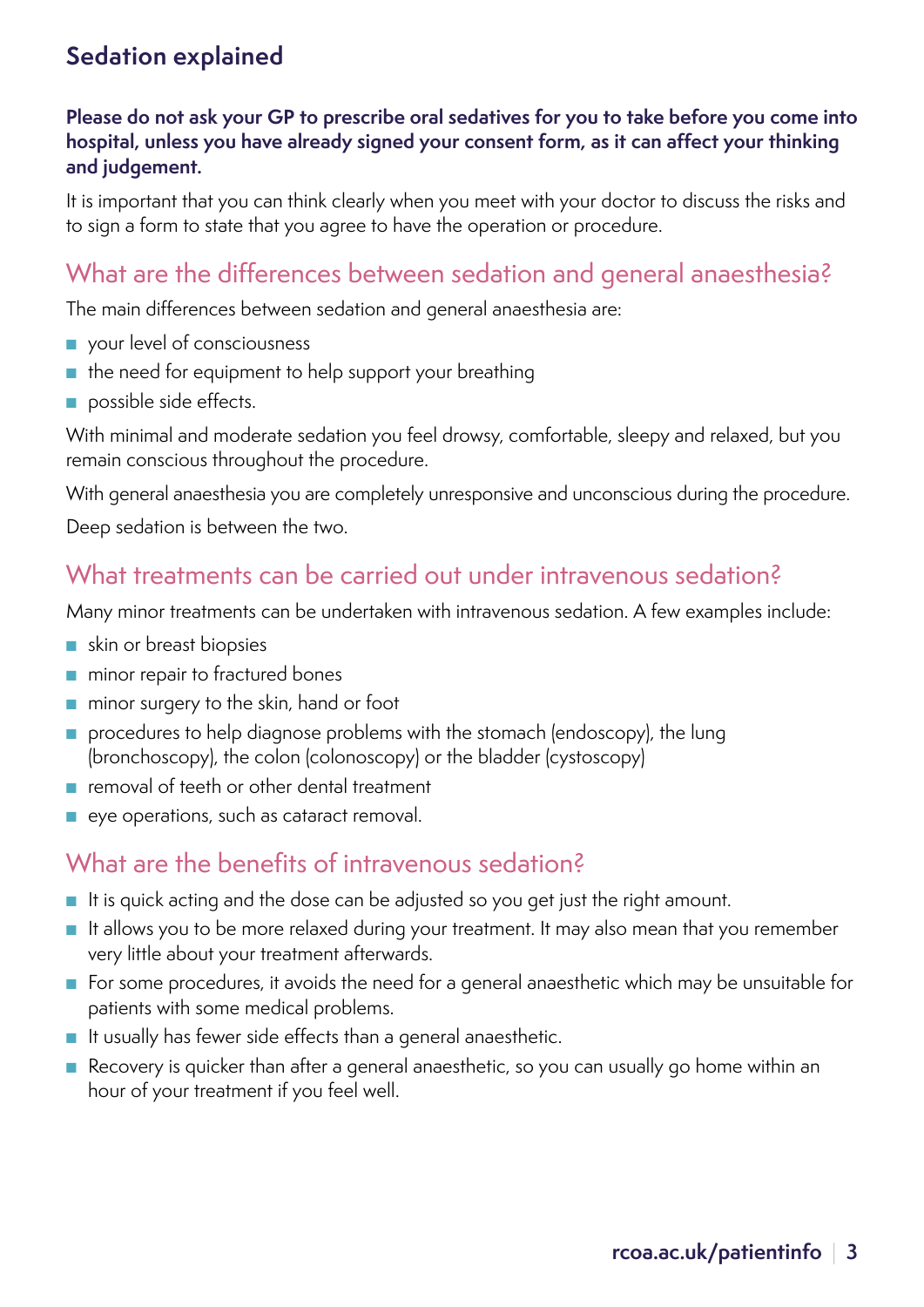#### What are the risks of intravenous sedation?

- Your breathing rate may become slow. This is common in deep sedation, but is a risk whenever sedation is used. The sedationist is skilled in monitoring you and can assist your breathing if required.
- It is common for your blood pressure to drop, but the sedationist is trained in treating this too.
- Feeling sick or vomiting can happen, but is uncommon.
- Any allergic reaction to the sedation drugs is very rare.
- You may have a small bruise where your cannula was placed or attempted.
- Afterwards you may feel less steady on your feet and you may be at higher risk of falling, especially if you are elderly.
- Sedation can affect your judgement and memory for up to 24 hours.

#### What are the alternatives to sedation?

- **A general anaesthetic:** you will be fully unconscious throughout and have no memory of the procedure.
- Local anaesthetic without any sedation: you will be fully awake during your treatment, but will be comfortable. A screen can be placed to stop you seeing the procedure.

#### Who decides whether I can have sedation?

You can discuss the option of sedation with your doctor or nurse at the time of assessment. If it hasn't been offered, you can always ask to see if it is possible to have it.

If you are at higher risk from existing medical conditions, your doctors will discuss the options with you and you can reach a decision together.

# I'm having sedation, what should I do before I come to the hospital?

- If you have people that you look after, for example children or old people, you will need to plan for someone else to look after them until the next day.
- A capable adult will need to take you home by car or taxi ideally not public transport. As the effects of sedation can last up to 24 hours, they should stay overnight to look after you.
- Take all your medicines to hospital with you, including any inhalers you use.
- If you have an illness, a cold or you are pregnant, please contact your hospital as it may not be safe to have sedation. Your treatment may have to be re-arranged.
- Let your doctor know on the day of the procedure if you are breastfeeding.
- Remove all makeup including nail varnish and jewellery before coming to hospital. You may wear a wedding band.
- Bring some loose clothing, such as a dressing gown or a fleece, to keep you comfortable and warm. Wear flat shoes that are easy to put on.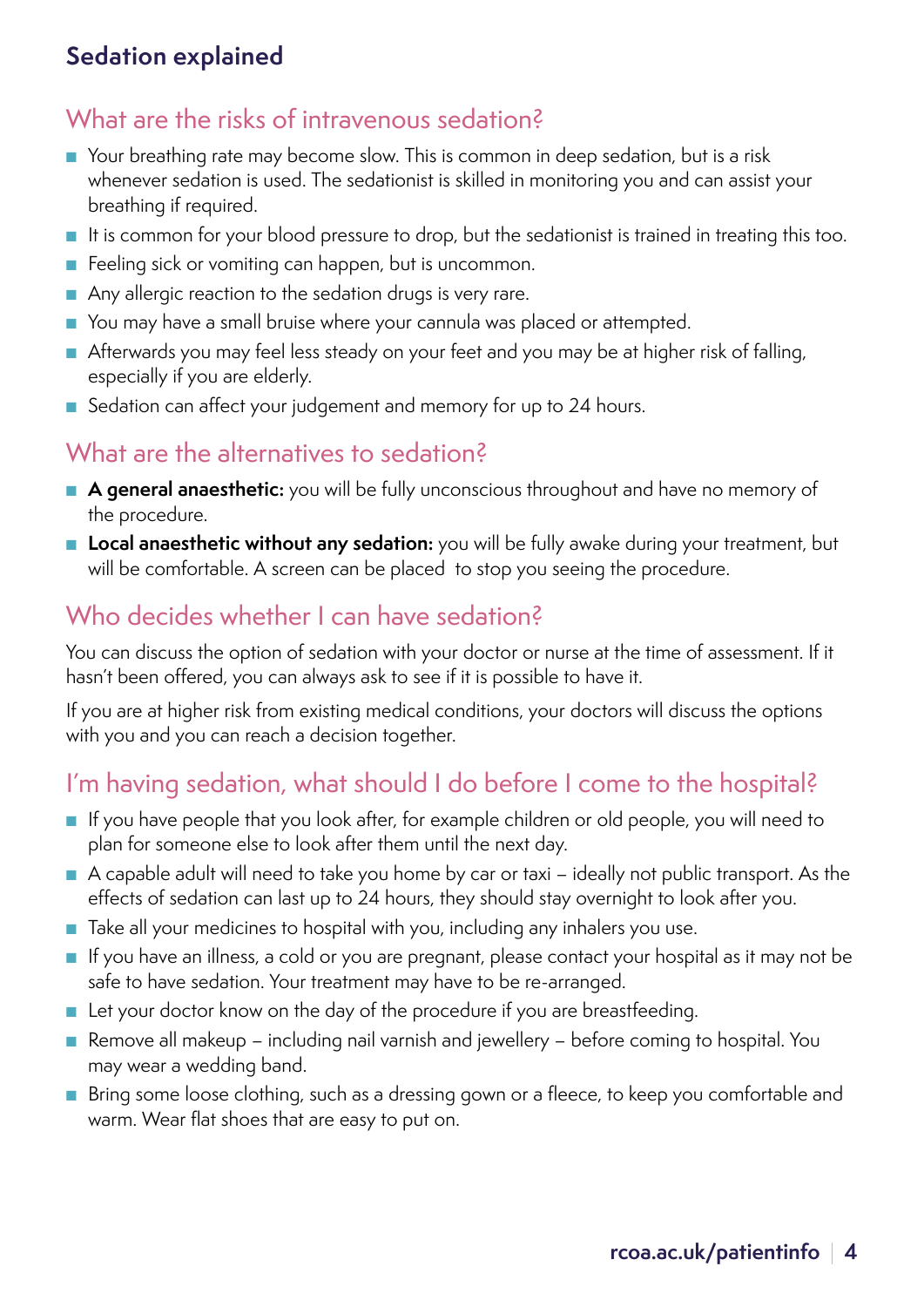#### Can I eat and drink before my treatment?

The clinic or hospital will give you instructions on when to stop eating and drinking.

You will usually be asked to stop eating six hours before your treatment, but you may drink clear fluids up to two hours before your treatment. Clear fluids you will be allowed to drink include water, diluted juice (no bits) and black tea or coffee (no milk or cream).

If you have diabetes, you should ask for specific instructions about when you should take your medication and stop eating food.

#### What will happen before my treatment?

You will usually change into a gown. When you go to the procedure room, your sedationist will attach some monitoring equipment to you. The equipment used will depend upon what procedure and type of sedation you are having, but will usually include:

- a blood pressure cuff on your arm
- leads on your upper chest to record your heart rhythm
- a clip on your finger to measure your oxygen levels
- a thin plastic tube that measures the amount of carbon dioxide that you breathe out. This is usually attached to an oxygen mask.

#### How is intravenous sedation given?

- The sedation is given through a drip (cannula) which is put into a vein in your arm or the back of your hand. More can be given as you need it during the procedure. In deep sedation you will usually have a drug given continuously into your vein.
- You will usually have oxygen to breathe from a plastic tube sitting just inside your nose, or through a face mask.

#### What does sedation feel like?

This will vary between people, depending on how much of the drug they are given. In deep sedation you will be asleep, but in light sedation you usually feel pleasantly relaxed.

When we asked some patients what it felt like, some answers were:

*'I felt very spaced out and dreamy'*

*'I thought I had been awake during it all but I must have drifted off at times as suddenly it was an hour later'*

*'I felt really relaxed and happy'*

*'It was weird – I felt very detached from what was happening around me.'*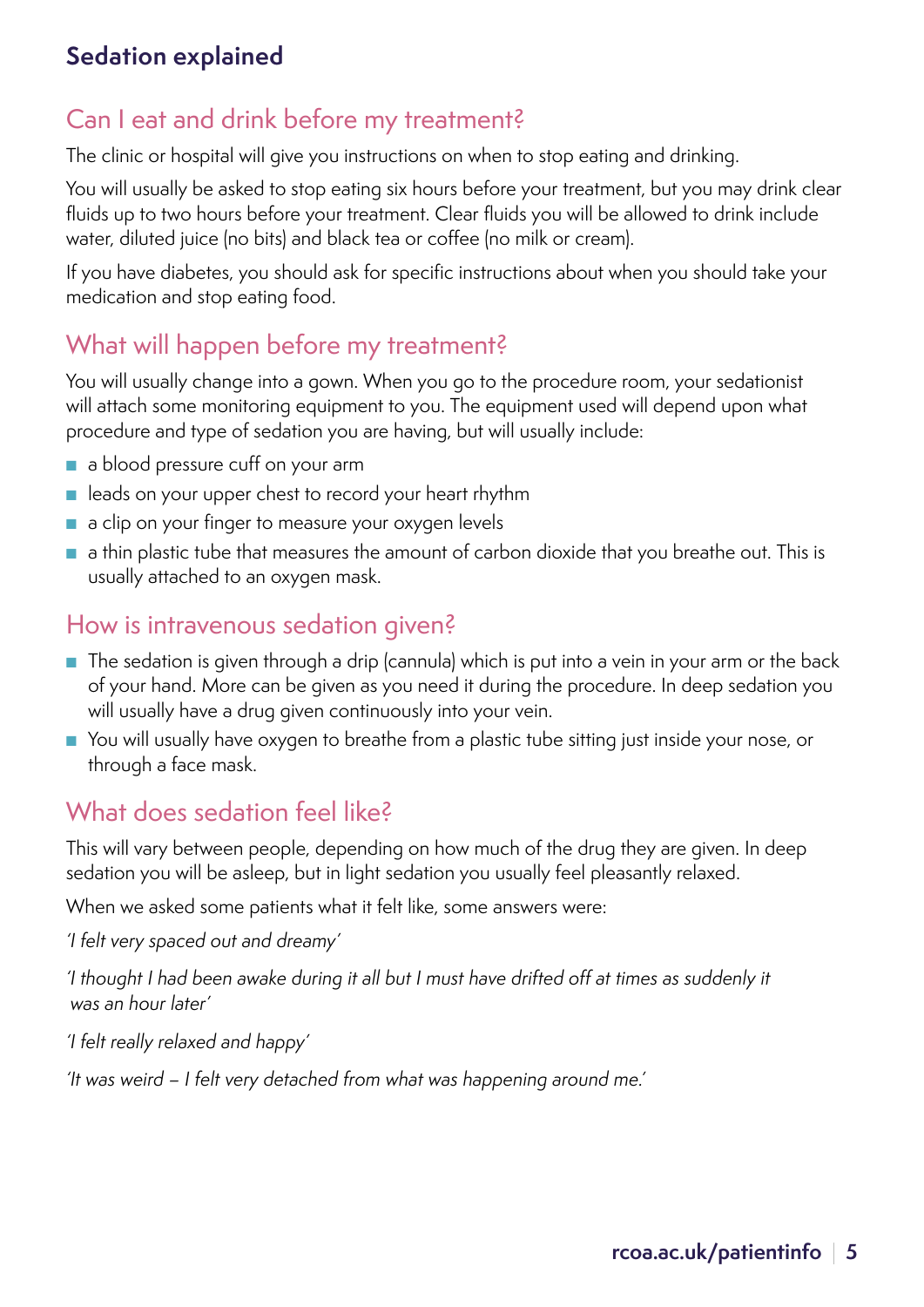#### When can I go home?

- If you have light or moderate sedation, you can usually go home within an hour of your treatment.
- If you have deep sedation, your recovery will likely take one to two hours. When you can go home may often depend on recovery from the procedure itself.

#### Are there any important instructions for afterwards?

- As previously stated, a capable adult will need to take you home by car or taxi ideally not public transport – and remain with you overnight. If arrangements have not been made for someone to accompany you after treatment, you may not be able to go home after the procedure.
- Sedation may make you unsteady on your feet. Please be careful on stairs and have somebody with you if you feel unsteady.
- Your decision making may be affected for up to 24 hours after your treatment, so you should not make any important decisions during that time. Be careful if using social media.
- You should not return to work, look after dependants, drive, cook or operate any machinery for 24 hours. It can take 24 hours for the drugs to leave your body.
- You should not take any alcohol or sleeping tablets for 24 hours after the procedure.
- Your doctor will give written instructions about further treatment to follow at home.
- The hospital will give you a contact telephone number to call if you feel unwell at home.
- If after the procedure you are concerned, feel unwell, or cannot find this number, you can call your GP, ring 111, or go to your local accident and emergency department with a capable adult if necessary.

#### Questions you may like to ask your anaesthetist

- 1 Who will give my sedation?
- 2 Do you recommend sedation or a general anaesthetic?
- 3 Do I have any special risks?
- 4 When should I stop eating and drinking before my sedation?
- 5 What time should I arrange to be collected?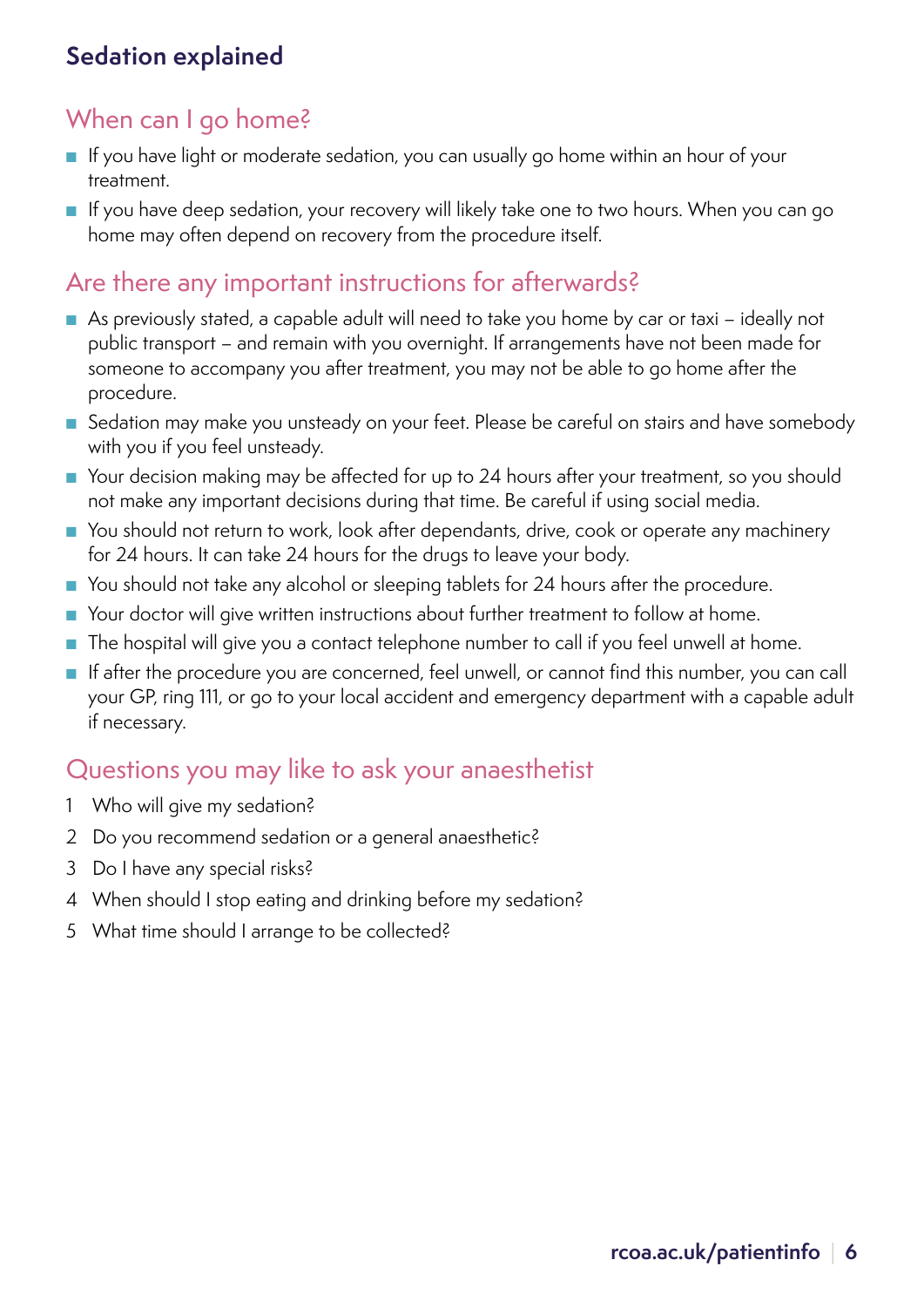## Side-effects, complications and risks

In modern anaesthesia, serious problems are uncommon. Risk cannot be removed completely, but modern drugs, equipment and training have made anaesthesia a much safer procedure in recent years.

Anaesthetists take a lot of care to avoid all the risks outlined in this section. Your anaesthetist will be able to give you more information about any of these risks and the precautions taken to avoid them.

People vary in how they interpret words and numbers. This scale is provided to help.



You can also find out more information from the patient information pages on the College website: rcoa.ac.uk/patientinfo

#### Additional resources

- Caring for someone who has had a general anaesthetic or sedation (rcoa.ac.uk/patientinfo/sedation)
- Standards for Conscious Sedation in the Provision of Dental Care. The Royal College of Surgeons of England and Royal College of Anaesthetists. *RCoA* 2015 (bit.ly/2T2mZh6).
- Guidance on the Provision of Sedation Services. *RCoA* 2016 (rcoa.ac.uk/qpas).
- Safe Sedation Practice for Healthcare Procedures: Standards and Guidance. Academy of Medical Royal Colleges. *AoMRC* 2013 ([bit.ly/301ndq8\)](http://bit.ly/301ndq8).

You can find more information leaflets on the College website rcoa.ac.uk/patientinfo. The leaflets may also be available from the anaesthetic department or pre-assessment clinic in your hospital.